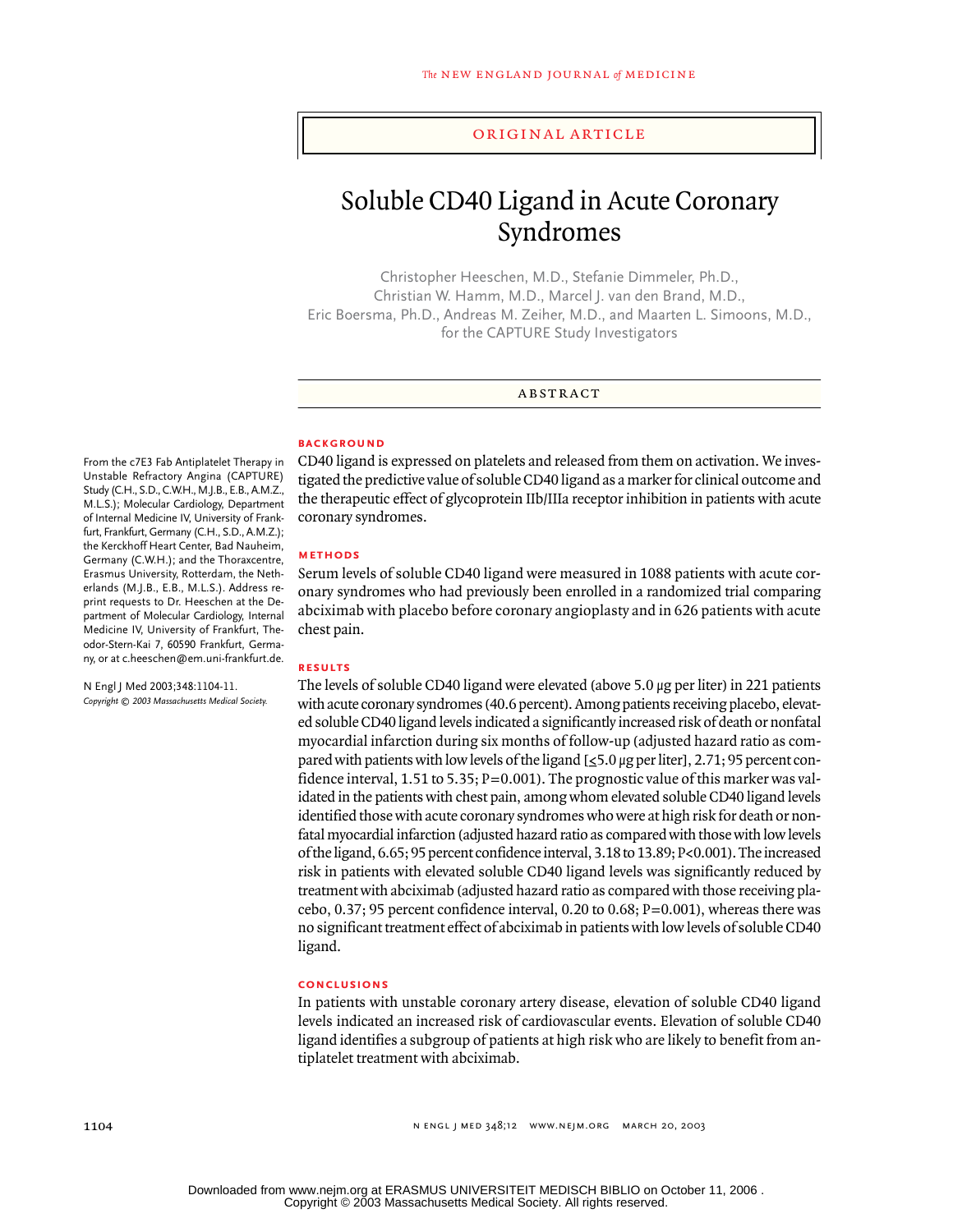stablishing the correct diagnosis and initiating the appropriate treatment If in patients with acute coronary syndromes who do not have ST-segment elevation can be challenging. Sensitive and specific markers of myocardial-cell necrosis, notably cardiac troponins, have become valuable tools in the evaluation of patients with acute coronary syndromes.<sup>1</sup> However, troponins are not actively involved in the pathophysiology of acute coronary syndromes and, instead, represent a surrogate marker for the formation of fragile thrombi.2-4 Markers of platelet activation that can be used to identify disease activity even before myocardial necrosis occurs may provide important supplementary information for the diagnostic and therapeutic stratification of patients with acute coronary syndromes. SOLUBLE CD40 LIGAND IN ACUTE CORONARY SYNDROMES<br>
STABLISHING THE CORRECT DIAGNO-<br>
sis and initiating the appropriate treatment<br>
in patients with acute coronary syndromes<br>
PATIENTS WITH ACUTE CORONA

Increasing evidence suggests that CD40 ligand plays an important part in disease progression and plaque destabilization.5,6 The CD40–CD40 ligand system is widely distributed on a variety of leukocytic and nonleukocytic cells, including endothelial and smooth-muscle cells,7 and on activated platelets.8 CD40 ligand also occurs in a soluble form that is fully active biologically, termed soluble CD40 ligand,9 which is shed from stimulated lymphocytes and is actively released after platelet stimulation.10,11 Soluble CD40 ligand is proinflammatory for endothelial cells and promotes coagulation by inducing expression of tissue factor on monocytes<sup>12</sup> and endothelial cells.13 Moreover, soluble CD40 ligand contains a KGD sequence,<sup>9</sup> a known binding motif that is specific for the major platelet integrin  $\alpha$ IIb $\beta$ 3.<sup>14</sup> Indeed, CD40 ligand has been demonstrated to be an *a*IIb*b*3 (glycoprotein IIb/IIIa) ligand and a platelet agonist and to be necessary for the stability of arterial thrombi.<sup>15</sup>

These data suggest that soluble CD40 ligand plays an important part in the pathophysiology of acute coronary syndromes. Apparently healthy women with increased plasma levels of soluble CD40 ligand have been shown to be at increased risk for cardiovascular events.16 Elevation of soluble CD40 ligand levels is detectable in the serum of patients with acute coronary syndromes.17 Accordingly, we investigated the predictive value of serum levels of soluble CD40 ligand with respect to cardiac events and the effects of the glycoprotein IIb/IIIa inhibitor abciximab in patients with acute coronary syndromes who were enrolled in the c7E3 Fab Antiplatelet Therapy in Unstable Refractory Angina (CAPTURE) study.<sup>18</sup>

**patients with acute coronary syndromes** The CAPTURE trial enrolled 1265 patients with acute coronary syndromes who had recurrent chest pain at rest in association with electrocardiographic changes. Before randomization, all patients were documented by coronary angiography to have substantial coronary artery disease, with stenosis of at least 70 percent of the coronary-artery diameter at a culprit lesion that was suitable for angioplasty. The patients were randomly assigned to receive abciximab or placebo, and coronary angioplasty was scheduled 18 to 24 hours after the study treatment was begun. The combined primary end point was death or nonfatal myocardial infarction during 30 days and 6 months of follow-up.<sup>18</sup>

# **patients with acute chest pain**

A separate validation sample consisted of 626 consecutive patients (465 men and 161 women; mean [±SD] age, 62±12 years) who presented with acute chest pain lasting less than 12 hours (mean,  $5.1\pm3.6$ ) and had no ST-segment elevation on electrocardiography. The presence of coronary artery disease was documented by one of the following criteria: electrocardiographic evidence of myocardial ischemia (new ST-segment changes or T-wave inversions) or a history of coronary heart disease (myocardial infarction, coronary revascularization, a positive exercise stress test, or stenosis of more than 50 percent of the luminal diameter of a major coronary artery on a previous angiogram). All patients were followed for 30 days for the occurrence of death or nonfatal myocardial infarction. The study protocol was approved by the ethics committee of the Hamburg Medical Board, and written informed consent was obtained from each patient.

## **biochemical analysis**

Soluble CD40 ligand, soluble P-selectin, high-sensitivity tumor necrosis factor  $\alpha$ , and soluble intracellular adhesion molecule 1 were measured by enzyme-linked immunosorbent assay (R&D Systems). Troponin T was measured with an electrochemiluminescence enzyme-linked immunosorbent assay (Elecsys 2010, Roche Diagnostics), and C-reactive protein was measured by nephelometry (Behring BN II Nephelometer, Dade–Behring).

# **in vivo platelet activation**

In a subgroup of 161 patients with chest pain (131 patients with acute coronary syndromes, 20 patients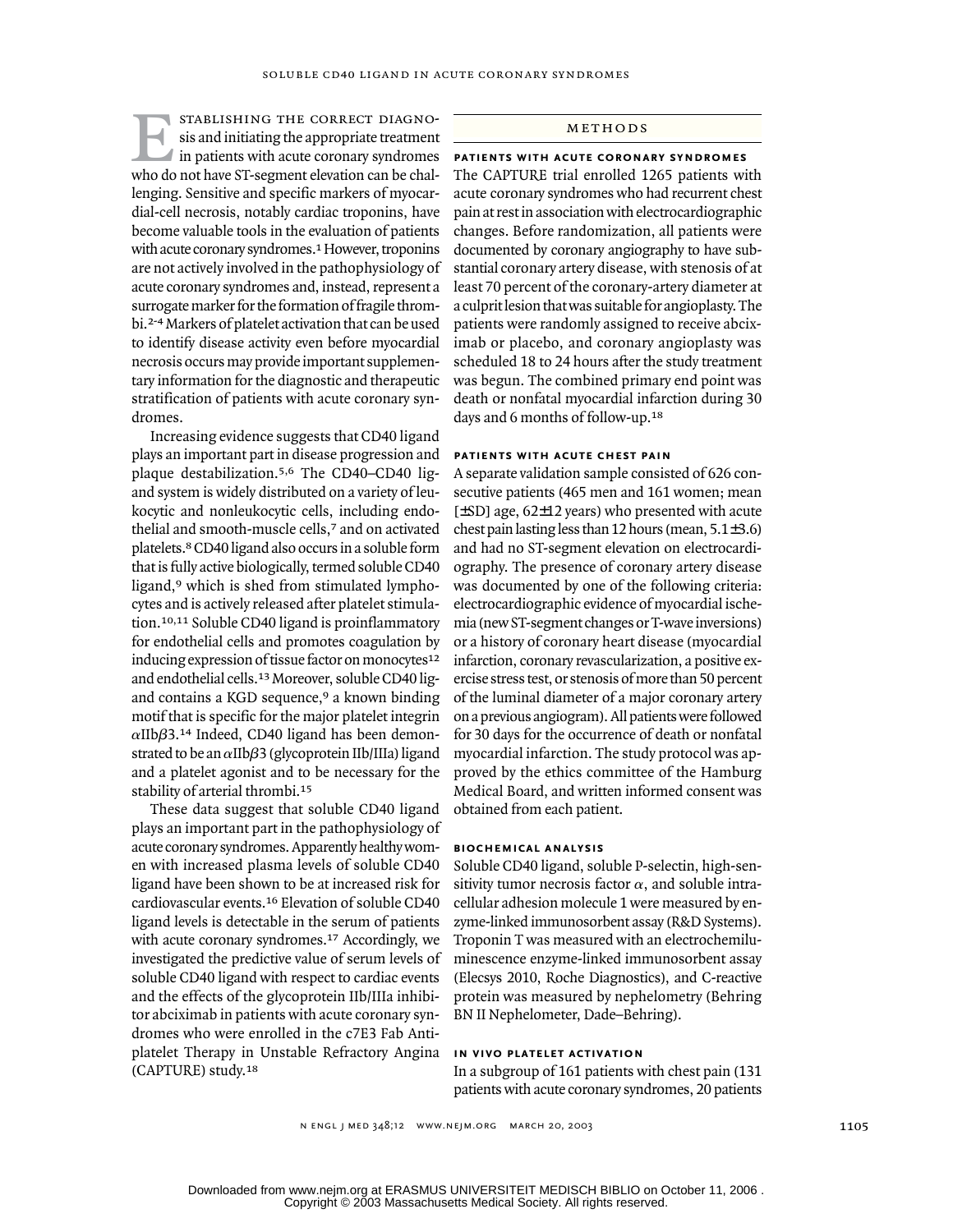with stable coronary heart disease, and 10 patients without coronary heart disease), platelet activation was assessed by flow cytometry with the use of phycoerythrin-conjugated glycoprotein IIb–specific monoclonal antibodies (CD41, Dako) and fluorescein isothiocyanate (FITC)–conjugated, P-selectin– specific monoclonal antibodies (BD Pharmingen). Circulating monocyte–platelet aggregates were stained with FITC-conjugated, glycoprotein IIIa– specific monoclonal antibody (CD61, Dako) and phycoerythrin-conjugated monoclonal antibodies against CD14 (BD Pharmingen). Monocyte–platelet aggregates were defined as monocytes positive for glycoprotein IIIa, and values are expressed as the percentage of aggregated monocytes.<sup>19</sup>

# **statistical analysis**

To distinguish between patients with different degrees of cardiac risk, an exploratory data analysis was chosen. The Cox proportional-hazards regression model was used to estimate the relative risk of cardiovascular events, and patients were categorized according to quintiles of soluble CD40 ligand levels.20 We analyzed the effect of base-line characteristics and other biochemical markers on any observed associations between soluble CD40 ligand levels and cardiovascular events, using stepwise Cox



**Figure 1. Association between Soluble CD40 Ligand Levels and the Rate of Cardiac Events (Death or Nonfatal Myocardial Infarction) at 24 Hours, 72 Hours, 30 Days, and 6 Months among 544 Patients Receiving Placebo.**

The patients were divided into quintiles according to the serum level of soluble CD40 ligand, as follows: first quintile, below 1.93  $\mu$ g per liter; second quintile, 1.93 to 3.50  $\mu$ g per liter; third quintile, 3.51 to 5.00  $\mu$ g per liter; fourth quintile, 5.01 to 6.30  $\mu$ g per liter; and fifth quintile, above 6.30  $\mu$ g per liter. P values are for trend at each time point.

proportional-hazards models (with a value of P=0.10 necessary to enter a variable into the model). All results for continuous variables are expressed as means ±SD. Comparisons between groups were analyzed with a two-sided t-test. Categorical variables were compared by the Pearson chi-square test. Post hoc analysis was performed by using the Cox proportional-hazards regression model, with the quintile for soluble CD40 ligand as a categorical variable and the quintile group with the lowest levels of soluble CD40 ligand serving as the reference group. P values under 0.05 were considered to indicate statistical significance. All analyses were performed with SPSS software (version 11.0).

#### results

**patients with acute coronary syndromes**

Base-line samples were available for 1088 of the 1265 patients with acute coronary syndromes (86 percent).21 The level of soluble CD40 ligand did not correlate with measured levels of troponin T  $(r=0.14)$  or C-reactive protein  $(r=0.11)$ .

#### *Soluble CD40 Ligand and Cardiovascular Risk*

The 544 patients in the placebo group of the study were classified according to their measured levels of soluble CD40 ligand at base line, as follows: 100 in the first quintile  $($ <1.93  $\mu$ g per liter), 102 in the second quintile (1.93 to 3.50  $\mu$ g per liter), 121 in the third quintile  $(3.51 \text{ to } 5.00 \text{ µg per liter})$ , 115 in the fourth quintile  $(5.01 \text{ to } 6.30 \mu g)$  per liter), and 106 in the fifth quintile ( $>6.30 \mu$ g per liter). For the initial 24-hour period before coronary angioplasty, the incidence of the combined end point of death or nonfatal myocardial infarction did not differ significantly among patients in these groups  $(P=0.13)$ . For the later follow-up times (72 hours, 30 days, and 6 months), the rates of events were significantly higher in both the fourth quintile  $(P=0.01, P=0.02,$ and  $P=0.003$ , respectively) and the fifth quintile (P= 0.009, P=0.005, and P=0.002, respectively) (Fig. 1).

Accordingly, the patient sample was divided into two groups with soluble CD40 ligand levels of greater than 5.0 µg per liter or 5.0 µg per liter or less; 221 patients (40.6 percent) were thus classified as having high levels of soluble CD40 ligand and 323 patients as having low levels. There were no significant differences in the base-line characteristics of the two groups (Table 1). The incidence of death or nonfatal myocardial infarction was higher in patients who had elevated soluble CD40 ligand levels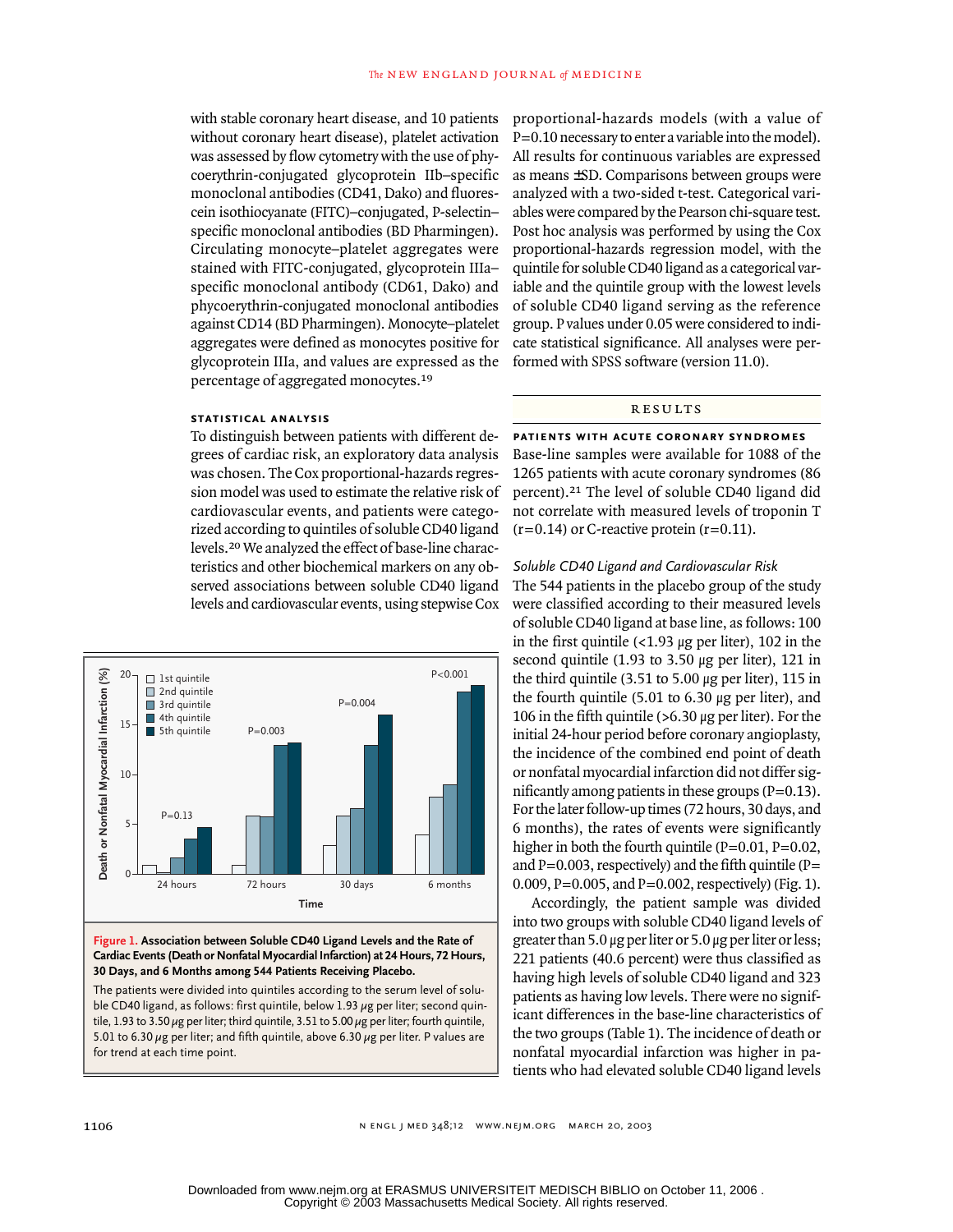before coronary angioplasty (4.1 percent, vs. 0.9 percent among patients with low levels; P=0.02), after 72 hours, a period during which coronary angioplasty was performed in all patients (13.1 percent vs. 4.3 percent, P<0.001), after 30 days (14.5 percent vs. 5.3 percent, P<0.001), and after 6 months (18.6 percent vs. 7.1 percent, P<0.001) (Fig. 2 and 3). The predictive value of soluble CD40 ligand was independent of the presence or absence of myocardial necrosis as evidenced by the troponin T level (Table 2). Among the patients who were negative for troponin T, high levels of soluble CD40 ligand identified a subgroup with an increased risk of cardiac events (13.6 percent) that was not significantly different from the risk in troponin T–positive patients (14.0 percent, P=1.00).

*Abciximab Treatment and Soluble CD40 Ligand* Among patients in the first three quintiles for soluble CD40 ligand, no significant differences in cardiac risk were observed between those receiving placebo and those receiving abciximab (Fig. 4). Among patients in the highest two quintiles, a significant reduction in cardiac risk, which did not differ between the two quintiles, was documented for those receiving abciximab. The abrupt change in the hazard ratio from 1.12 in the third quintile to 0.35 in the fourth suggests a threshold level of benefit in this range of soluble CD40 ligand levels. Accordingly, curves for the incidence of death or nonfatal myocardial infarction were generated with a threshold level of 5.0 µg of soluble CD40 per liter. Among patients with low levels of soluble CD40 ligand, no significant difference in incidence was observed between patients receiving abciximab and those receiving placebo (1.2 percent vs. 0.9 percent at 24 hours, and 3.8 percent vs. 4.3 percent at 72 hours) (Fig. 2). In contrast, the rates of death or nonfatal myocardial infarction were significantly higher among patients with high levels of soluble CD40 ligand who were receiving placebo and were effectively reduced by treatment with abciximab before coronary angioplasty (hazard ratio, 0.12; 95 percent confidence interval,  $0.01$  to  $0.92$ ;  $P=0.01$ ); the same was true for angioplasty-related events (hazard ratio, 0.19; 95 percent confidence interval, 0.08 to 0.49; P<0.001). This benefit persisted during six months of followup (hazard ratio, 0.37; 95 percent confidence interval, 0.20 to 0.68; P=0.001) (Fig. 3). Among troponin T–negative patients, high levels of soluble CD40 ligand identified a subgroup whose risk of cardiac events was significantly reduced by treatment with

**Table 1. Base-Line Characteristics of Patients with Acute Coronary Syndromes Who Were Randomly Assigned to the Placebo Group, According to the Level of Soluble CD40 Ligand.\***

| Characteristic                                                                                                                                                                                                       | Low                                 | High<br>$(\leq 5.0 \ \mu g$ per liter) (>5.0 $\mu g$ per liter) | P Value                              |
|----------------------------------------------------------------------------------------------------------------------------------------------------------------------------------------------------------------------|-------------------------------------|-----------------------------------------------------------------|--------------------------------------|
| No. of patients                                                                                                                                                                                                      | 323                                 | 221                                                             |                                      |
| Male sex (%)                                                                                                                                                                                                         | 73.3                                | 70.2                                                            | 0.49                                 |
| Mean age (yr)                                                                                                                                                                                                        | $60.5 + 9.9$                        | $62.3 + 10.5$                                                   | 0.72                                 |
| Clinical history (%)<br>Angina >7 days previously<br>Myocardial infarction<br>$\leq$ 30 days previously<br>Myocardial infarction<br>>30 days previously<br>Coronary angioplasty<br>Coronary-artery bypass<br>surgery | 57.5<br>16.9<br>19.5<br>19.1<br>3.5 | 54.6<br>19.2<br>21.0<br>15.9<br>3.4                             | 0.59<br>0.45<br>0.82<br>0.32<br>1.00 |
| Risk factors (%)<br><b>Diabetes</b><br>Hypercholesterolemia<br>Hypertension<br><b>Current smoking</b>                                                                                                                | 12.1<br>32.5<br>39.3<br>40.9        | 9.6<br>33.6<br>34.5<br>42.1                                     | 0.73<br>0.86<br>0.47<br>0.68         |
| Medication before<br>enrollment (%)<br>Aspirin<br>Intravenous heparin<br>Intravenous nitrates<br>Beta-blockers                                                                                                       | 98.1<br>99.2<br>98.8<br>65.0        | 97.9<br>98.6<br>99.7<br>61.4                                    | 1.00<br>0.95<br>1.00<br>0.79         |

\* Plus–minus values are means ±SD.

abciximab (5.5 percent, vs. 13.6 percent for those receiving placebo;  $P=0.03$ ).

# **patients with acute chest pain**

Of the 626 patients with acute chest pain, 308 had acute coronary syndromes (117 of whom had myocardial infarction without ST-segment elevation). Of the remaining patients stable angina was diagnosed in 91, pulmonary embolism in 10, congestive heart failure in 11, and myocarditis in 7. No evidence of heart disease was found in 199. Soluble CD40 ligand levels were significantly higher in the 308 patients with acute coronary syndromes (mean, 4.53 µg per liter; 95 percent confidence interval, 3.19 to 5.87) than in patients with stable angina (mean,  $2.41 \mu$ g per liter; 95 percent confidence interval, 1.99 to 3.52; P<0.001) and patients without evidence of heart disease (mean, 1.57 µg per liter; 95 percent confidence interval, 0.88 to 1.76; P<0.001). The 97.5th percentile for the soluble CD40 ligand level in patients without evidence of heart disease was 4.7 µg per liter, and the 99th percentile was 6.2 µg per liter. Soluble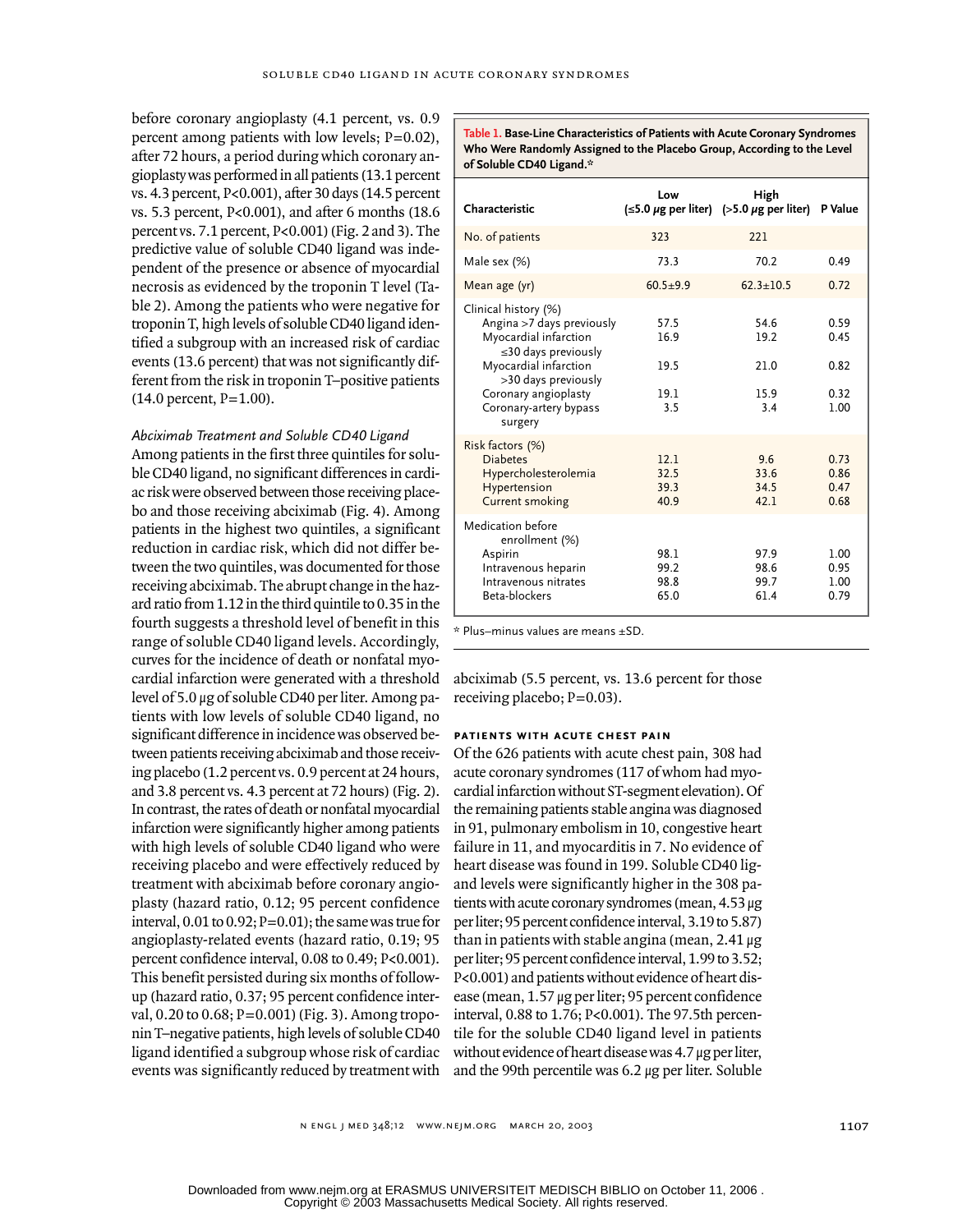



High levels of soluble CD40 ligand were defined as levels greater than 5.0  $\mu$ g per liter, and low levels as 5.0  $\mu$ g per liter or less.



**Figure 3. Kaplan–Meier Curves Showing the Cumulative Incidence of Death or Nonfatal Myocardial Infarction during Six Months of Follow-up, According to the Base-Line Level of Soluble CD40 Ligand in the Placebo Group (544 Patients) and the Abciximab Group (544 Patients).**

High levels of soluble CD40 ligand were defined as levels greater than 5.0  $\mu$ g per liter, and low levels as  $5.0 \mu$ g per liter or less.

CD40 ligand levels did not correlate with markers of necrosis (troponin T levels), markers of inflammation (levels of C-reactive protein and tumor necrosis factor  $\alpha$ ), or adhesion molecules (soluble intracellular adhesion molecule 1).

Among the 308 patients with acute coronary syndromes, 43.5 percent had soluble CD40 ligand levels above the 97.5th-percentile upper reference limit. When the prespecified threshold value for soluble CD40 ligand of 5.0 µg per liter was used, patients with elevated levels were at significantly higher risk for death or nonfatal myocardial infarction than those with lower levels (adjusted hazard ratio, 3.00; 95 percent confidence interval, 1.35 to 6.71; P=0.009). Among the entire heterogeneous population of 626 patients with chest pain, the threshold value of 5.0 µg per liter also reliably identified patients who were at highest risk for death or nonfatal myocardial infarction (adjusted hazard ratio, 6.65; 95 percent confidence interval, 3.18 to 13.89; P<0.001).

#### **association of soluble cd40 ligand levels with platelet activation**

In a subgroup of 161 patients with chest pain, we observed a strong correlation between platelet activation, as evidenced by the percentage of monocytes that were aggregated with platelets (monocyte–platelet aggregates), and soluble CD40 ligand levels (r=0.75, P<0.001) (Fig. 5). Similar results were obtained for P-selectin expression on platelets (P<0.001; data not shown). Patients were divided into three roughly equal groups according to their measured levels of soluble CD40 ligand: 55 with levels below 2.5 µg per liter, 50 with levels of 2.5 to 4.5 µg per liter, and 56 with levels above 4.5 µg per liter. For patients in the group with the lowest levels, the mean percentage of monocyte–platelet aggregates was 11.3±6.1 percent. For those in the other two groups, platelet activation was significantly higher, with monocyte–platelet aggregates of 22.3±8.9 percent (P<0.001) and 34.1±15.6 percent (P<0.001), respectively.

#### discussion

The present study demonstrates that soluble CD40 ligand is a powerful biochemical marker of inflammatory thrombotic activity in patients with acute coronary syndromes. Elevated levels of soluble CD40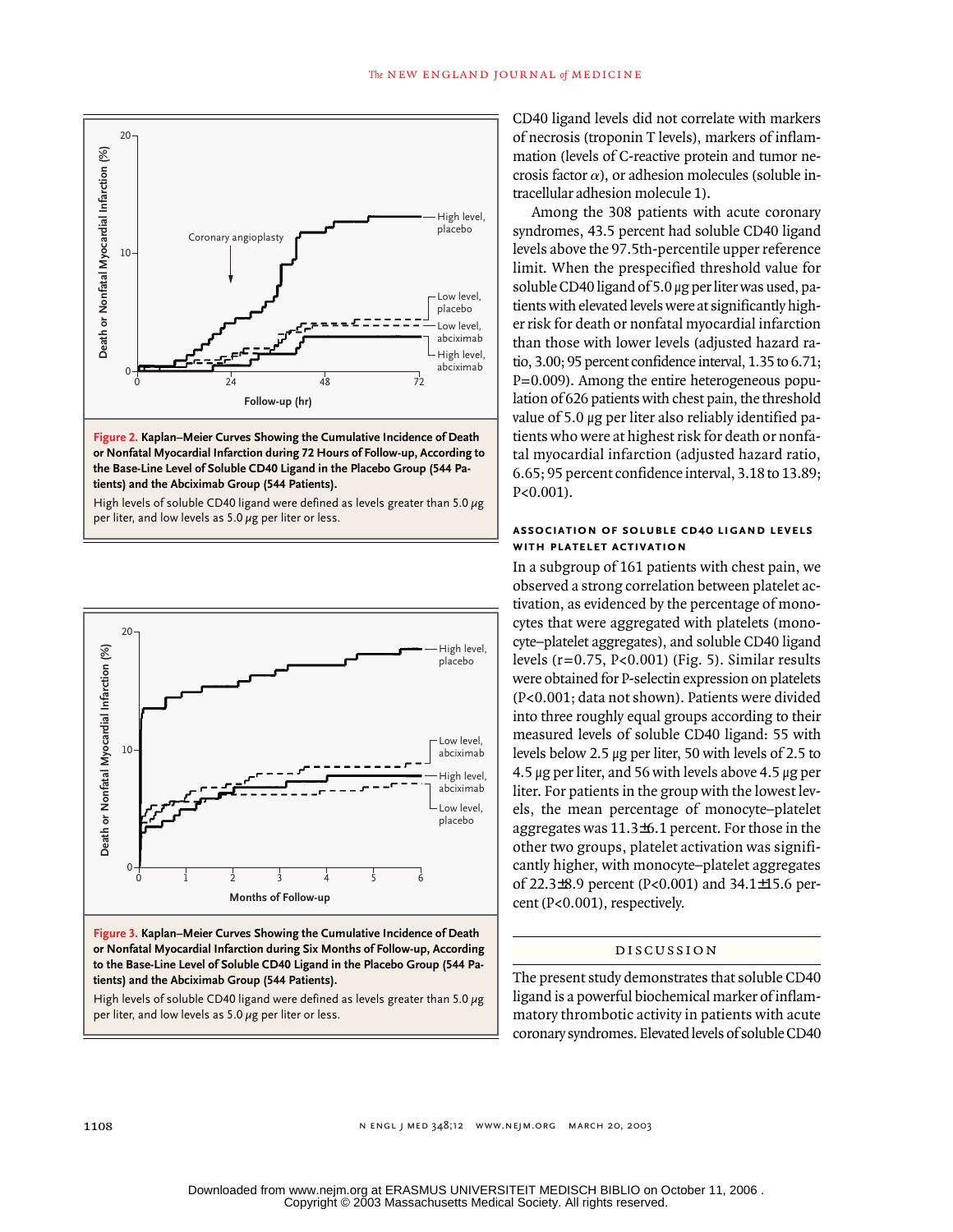ligand reliably identify the subgroup of patients with acute coronary syndromes who are at highest risk for cardiac events and who receive substantial benefit from treatment with the glycoprotein IIb/IIIa receptor antagonist abciximab. Thus, soluble CD40 ligand not only contributes importantly to the pathophysiology of acute coronary syndromes but also represents a reliable and powerful clinical marker for use in identifying patients with high-risk atherosclerotic lesions, coronary thrombosis, or both.15,22

Soluble CD40 ligand was a powerful prognostic marker that provided information beyond the evidence provided by troponin T, the inflammatory marker C-reactive protein, tumor necrosis factor  $\alpha$ , and the soluble intracellular adhesion molecule 1. In a multivariate Cox regression model, troponin T, C-reactive protein, and soluble CD40 ligand provided independent and incremental prognostic information (Table 2). Troponins are markers of myocardial necrosis; they are not actively involved in the pathophysiology of acute coronary syndromes but, rather, are surrogate markers for the formation of fragile thrombi.2-4 Postmortem studies in patients with acute coronary syndromes identified erosion or rupture of the fibrous cap of the atherosclerotic plaque, leading to platelet activation, as the underlying pathophysiological feature.5,6,23-25 Coronary arterial thromboembolism, with altered microvascular perfusion and necrosis, is an integral part of acute coronary syndromes.3,4 Accordingly, sensitive markers for the detection of minor myocardial injury, notably troponins, serve as surrogate markers for arterial thromboembolism originating from an active thrombotic process in the culprit lesion.

In contrast, soluble CD40 ligand may be directly involved in multiple ways in the pathophysiology of acute coronary syndromes. Recent evidence suggests that soluble CD40 ligand contributes importantly to the progression of atherosclerosis and, consequently, to the destabilization of atherosclerotic plaques5,6 by inducing the expression of cytokines, chemokines, growth factors, matrix metalloproteinases, and procoagulant factors in a variety of atheroma-associated cell types.7,8,11,12,26,27 Activated platelets produce and release large amounts of soluble CD40 ligand.11 A recent study demonstrated that cardiopulmonary bypass causes an increase in the plasma level of soluble CD40 ligand, with a corresponding decrease in platelet CD40 lig-

| during Six Months of Follow-up among Patients Receiving Placebo.* |                       |         |  |  |
|-------------------------------------------------------------------|-----------------------|---------|--|--|
| Variable                                                          | Hazard Ratio (95% CI) | P Value |  |  |
| Male sex                                                          | $0.91(0.68 - 1.39)$   | 0.16    |  |  |
| Age $>65$ yr                                                      | $1.36(0.91 - 1.82)$   | 0.34    |  |  |
| Diabetes mellitus                                                 | $1.22(0.83 - 1.49)$   | 0.61    |  |  |
| Hypercholesterolemia                                              | $0.90(0.68 - 1.13)$   | 0.59    |  |  |
| Hypertension                                                      | $1.00(0.89 - 1.04)$   | 1.00    |  |  |
| History of coronary heart disease                                 | $0.86(0.65 - 1.19)$   | 0.72    |  |  |
| ST-segment depression                                             | $1.04(0.76 - 1.54)$   | 0.74    |  |  |
| Troponin $T > 0.1 \mu g$ per liter                                | 2.94 (1.75-7.26)      | < 0.001 |  |  |
| C-reactive protein >10.0 mg per liter                             | $2.03(1.11-3.59)$     | 0.02    |  |  |
| Soluble CD40 ligand $>5.0 \mu$ g per liter                        | 2.71 (1.51-5.35)      | 0.001   |  |  |

**Table 2. Hazard Ratios for Death or Nonfatal Myocardial Infarction** 

\* The hazard ratios are derived from the multivariate Cox proportional-hazards regression model. CI denotes confidence interval.





The levels of soluble CD40 ligand were as follows: first quintile,  $<$ 1.93  $\mu$ g per liter; second quintile, 1.93 to 3.50  $\mu$ g per liter; third quintile, 3.51 to 5.00  $\mu$ g per liter; fourth quintile, 5.01 to 6.30  $\mu$ g per liter; and fifth quintile, more than 6.30  $\mu$ g per liter. The effect of treatment with abciximab was measured as the reduction in the rate of death or nonfatal myocardial infarction during six months of follow-up. Hazard ratios below 1.0 indicate a benefit of treatment with abciximab as compared with placebo. Hazard ratios have been adjusted for base-line characteristics.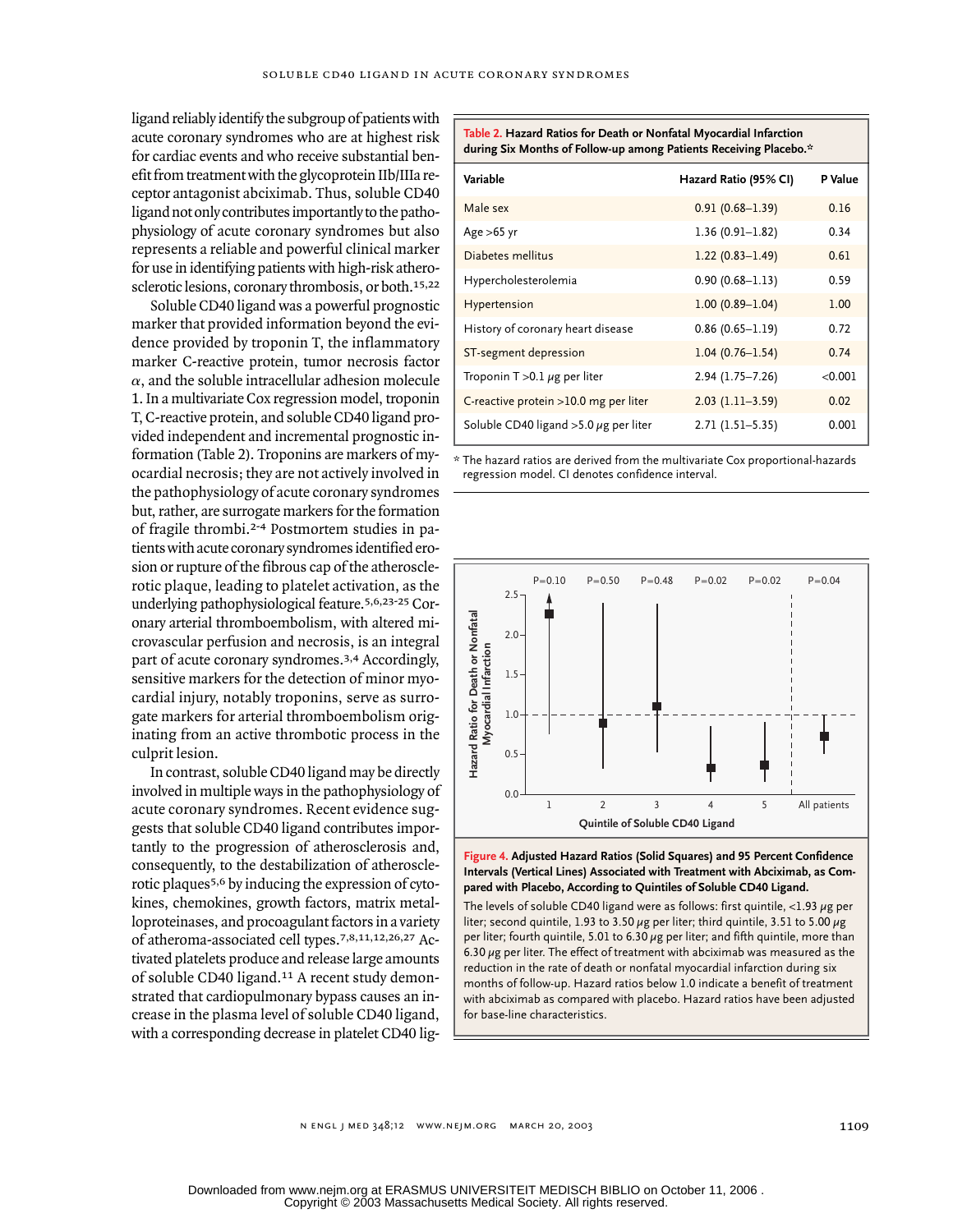

#### **Figure 5. Correlation between the Level of Soluble CD40 Ligand and Platelet Activation in 161 Patients with Chest Pain.**

Platelet activation is expressed as the percentage of monocytes that were aggregated with platelets (monocyte–platelet aggregates). Dotted lines indicate the classification of patients into three roughly equal groups according to the degree of platelet activation (<15 percent, 15 to 30 percent, and >30 percent) and according to soluble CD40 ligand levels  $\ll$  2.5  $\mu$ g per liter, 2.5 to 4.5  $\mu$ g per

> and content, suggesting that soluble CD40 ligand is derived primarily from platelets and may contribute to the thrombotic complications associated with cardiopulmonary bypass.28 Soluble CD40 ligand levels correlate positively with plasma levels of soluble P-selectin and urinary levels of 11-dehydrothromboxane  $B_2$ .<sup>29</sup> In addition, experimental studies demonstrate that CD40 ligand is required for arterial thrombus stabilization.<sup>15</sup>

> Our results provide further evidence that soluble CD40 ligand is a marker of inflammatory thrombotic activity. Platelet activation, as determined by flow cytometry in patients with acute coronary syndromes, correlated closely with soluble CD40 ligand levels (Fig. 5). These findings are supported by the fact that inhibition of glycoprotein IIb/IIIa receptors by abciximab abrogated the increased risk in patients with acute coronary syndromes and elevated levels of soluble CD40 ligand. Thus, whereas positivity for troponins may indicate the propensity of the thrombus to embolize, leading to myocardial necrosis, elevated soluble CD40 ligand levels in patients with acute coronary syndromes appear to re-

flect the inflammatory thrombotic activity of the culprit lesion in recruiting and activating platelets.

In a previous subgroup analysis of data from the CAPTURE trial, we demonstrated that additional treatment with the glycoprotein IIb/IIIa receptor antagonist abciximab reduced the elevated risk of death or nonfatal myocardial infarction among troponin-positive patients to the risk level among troponin-negative patients.21 Such patients represent about one third of those with acute coronary syndromes.1,30-33 Similar findings for troponin T and troponin I have emerged from other trials,34-36 and measurement of troponins was subsequently incorporated into the new guidelines as part of risk stratification of patients with acute coronary syndromes.37,38 Here, we demonstrate that a pronounced benefit of antiplatelet therapy is also evident in patients with elevated levels of soluble CD40 ligand. Our findings suggest that patients with acute coronary syndromes who have elevated levels of soluble CD40 ligand are effectively protected from adverse cardiac events by the glycoprotein IIb/IIIa receptor antagonist abciximab (Fig. 2 and 3).

Troponin T and soluble CD40 ligand have independent predictive value with respect to both the risk of ischemic events and the benefit of glycoprotein IIb/IIIa receptor inhibition by abciximab. Patients without evidence of myocardial injury (i.e., with no elevation of troponin levels), but with increased soluble CD40 ligand levels, were at increased risk for cardiovascular events and derived substantial benefit from treatment with the glycoprotein IIb/IIIa inhibitor abciximab. Accordingly, patients at high risk for coronary thrombosis, as evidenced by elevation of either soluble CD40 ligand or troponin T levels, who represented 54 percent of the patients enrolled in the CAPTURE trial, derived a marked benefit from abciximab treatment, as compared with the placebo group, with an adjusted hazard ratio for death or myocardial infarction of 0.38 (95 percent confidence interval, 0.21 to 0.72; P<0.001) (data not shown). Thus, the measurement of both troponins and soluble CD40 ligand, which are separate but interacting components of the underlying pathophysiological process in patients with acute coronary syndromes, provides important insights into disease activity, cardiac risk, and the effect of inhibition of glycoprotein IIb/IIIa with abciximab that are superior to those obtained with the use of a single marker.